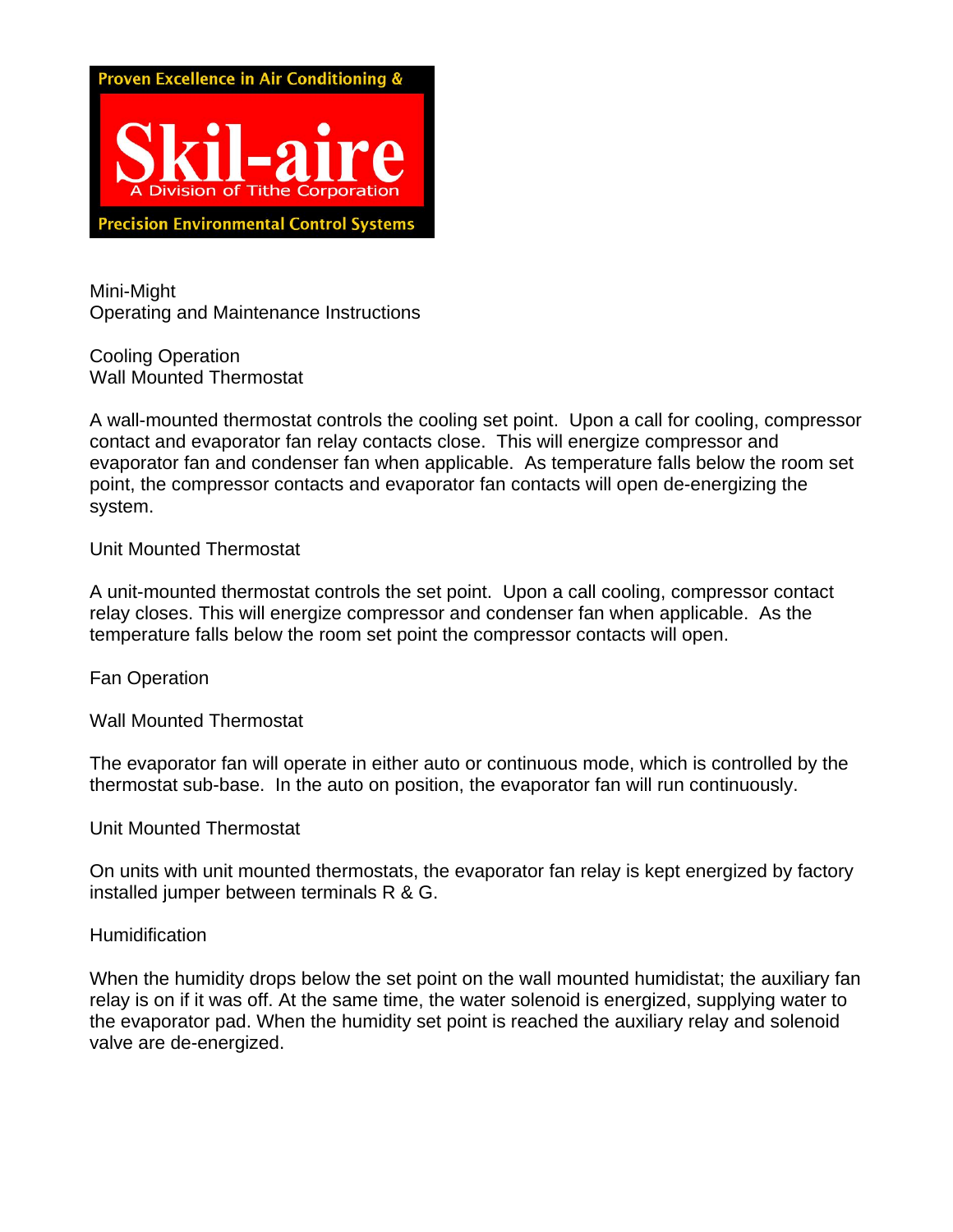### INSTALLATION INSTRUCTIONS TO THE INSTALLER

A.) Hanging the unit.

- B.)
- 1) Remove ceiling tile where unit is to be located and remove any adjacent tiles that would be helpful in handling the unit while positioning it in the ceiling.
- 2) Secure suitable type material (such as slotted angle) in place. The material should be capable of supporting the weight of the unit. Now attach all thread rods (3/8" field supplied) to angle. The rods should have double nuts. See diagram #1 for spacing of rods to ensure they will line up with hanger when unit is raised into the ceiling.
- 3) Next drill holes for hanger positioning screws. Hangers' positions are marked on the sides of the units. Do not mount hangers to the unit at this time. Note: if it is possible to remover one of the 4' T bar section from the ceiling, then the hangers can be mounted prior to lifting unit into ceiling.
- 4) Now raise unit into the ceiling. The use of a high jack is recommended, once unit is above the ceiling attach mounting brackets to unit and then attach all thread rods to hangers. Once all thread rods are attached to hangers raise unit several inches above the ceiling to allow placement of the grille into the ceiling grid. After grille is in place lower unit just far enough for the frame to form an airtight seal with the foam backing on the grille. The unit is now ready for electrical wiring or water piping.
- B) Installing Remote Condenser Fan
	- 1) The remote condenser fan can be mounted using a hanger strap or with hangers provided with the fan and short pieces of angle(field supplied)
	- 2) Prior to hanging the condenser fan section mount the 2x4 junction box to the top of the unit. Attach wiring harness and connect fan motor wires to the wiring harness supplied.
	- 3) It is STRONGLY recommended that a field supplied flexible duct connector be used when attaching condenser section to the evaporator sections.

### C) Electrical

All field wiring should be done by a qualified electrician and should meet all local codes. Knockouts for the unit power, control wiring, and condenser fan are located in the top of the unit directly above the control section. A wiring harness for the remote condenser fan is supplied with the unit. The end of the harness with the stacons is attached to the control section of the unit. Connect the stacons to spade terminal on the main contact on the load side.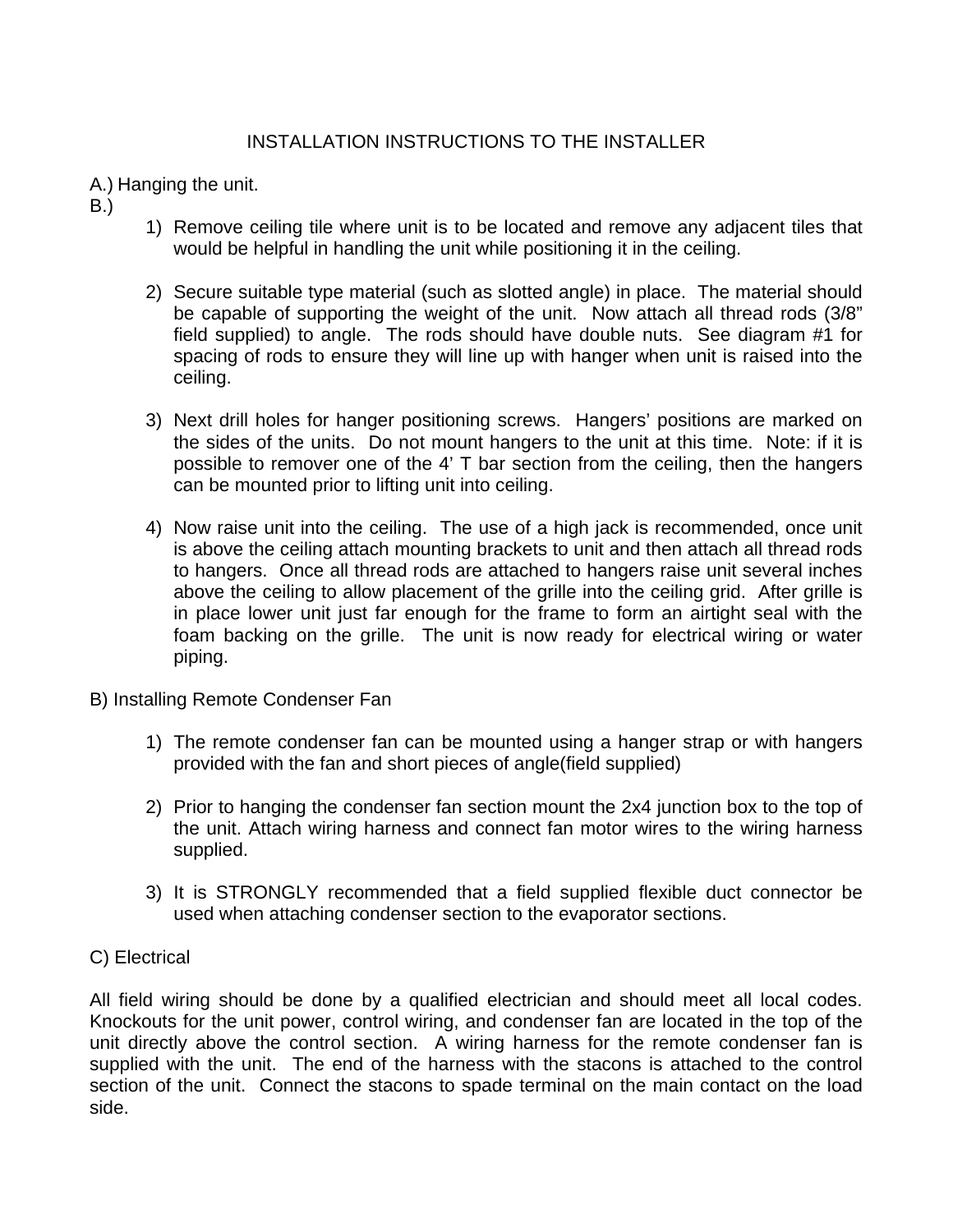### D) Condensate

A <sup>3/4</sup>" mpt fitting is supplied on each side of the unit. Cap the fitting that will not be used.

E) Water Regulation valve (Water Cooled units only)

Water regulation valves are factory adjusted to maintain an approximate head pressure of 260 lbs psig. If adjustment becomes necessary remove the access panel on the condenser side and adjust accordingly.

### F) Humidifier

The evaporative type humidifier pad is factory installed. Connection of water line and humidifier water valve is made on control panel side of unit. Humidifier should be connected to 140 degrees F water supply to insure effective operation.

G) Zone Valve (Chilled Water Units)

A 2 or 3 way water valve is provided with the chilled water unit. This valve is factory installed and is serviceable through access door adjacent to the control panel. The valve control head is easily removable for replacement. There is also a manual operation capability built into the valve to provide temporary operation should control head pressure fail.

H) Low Ambient Control (MAC/D Model Optional)

Low ambient controls that can be provided by means of a pressure activated switch mounted in the compressor section of the unit, fan cycling, fan speed and flood condenser.

### I) Motor Speed

All 2 and 3 ton units are shipped with three speed motors. Changing the motor leads in the evaporator section of the unit may change the motor speed. Access to leads is through the access door on the control panel side of the unit. Leads will either be color coded of number coded.

On units with color-coded leads the colors represent the following speeds: On units with number coded leads the Number represents the following speeds

| <b>YELLOW</b> | $=$ | <b>COMMON</b>       | $=$                       |   |
|---------------|-----|---------------------|---------------------------|---|
| RFD.          | $=$ | <b>LOW SPEED</b>    | $=$                       | 4 |
| <b>BLUE</b>   | $=$ | <b>MEDIUM SPEED</b> | $\mathbf{r} = \mathbf{r}$ | 3 |
| <b>BLACK</b>  | $=$ | <b>HIGH SPEED</b>   | $=$                       |   |

To change the speed of the unit first disconnect power to the unit. Disconnect speed now in used and cap this lead with suitable device. Reconnect lead from fan relay to speed desired.

Note 1: On units that have both humidifier and reheat the auxiliary relay is omitted and a jumper is installed between terminals (R) and (G).

Note 2: 140 degrees domestic hot water should be supplied to humidifier in order to satisfy rated capacity.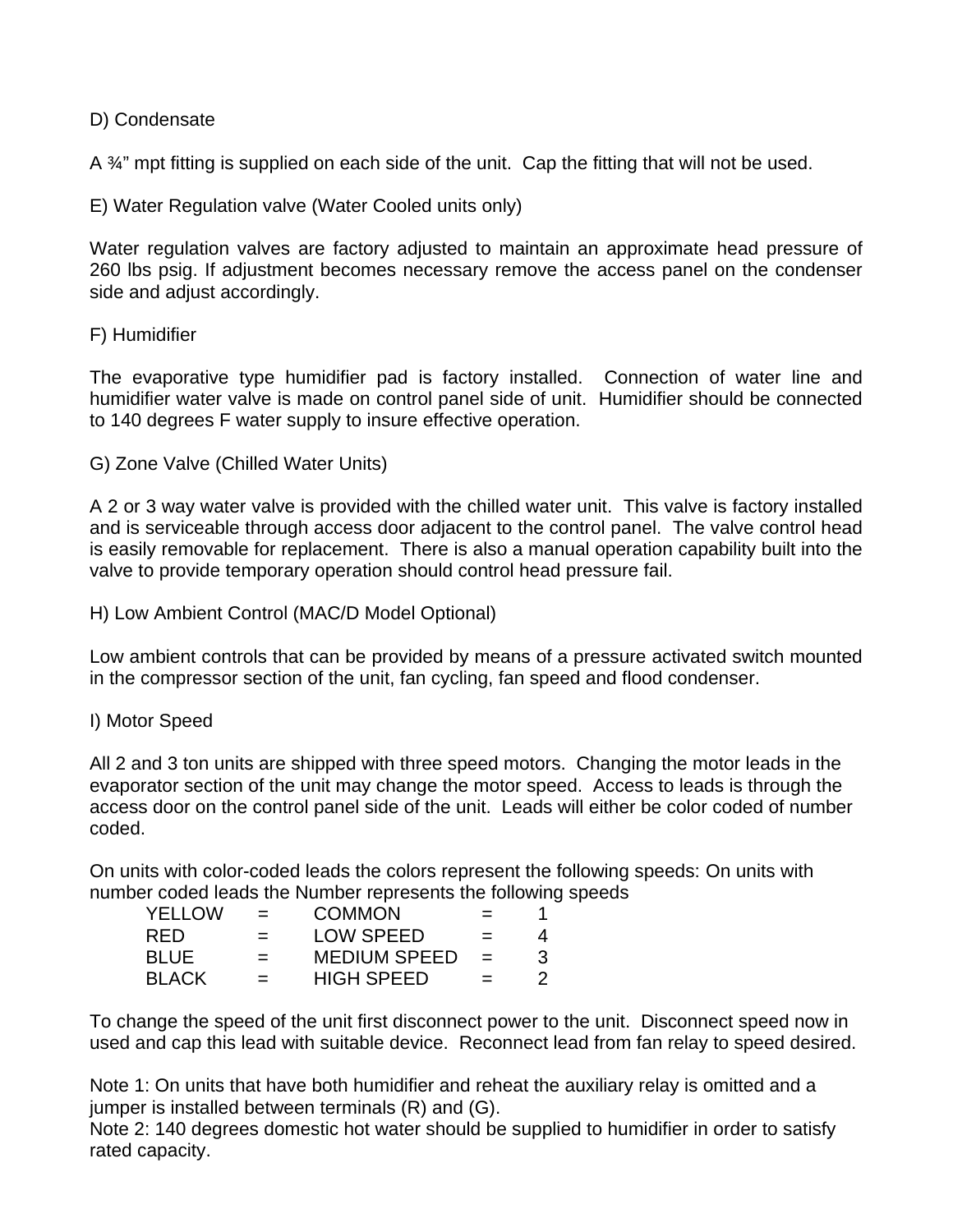Note 3: a small plastic orifice installed between the solenoid valve and the evaporator pad regulates the water flow.

Note 4: the humidistat and dehumidistat can either be wall mounted or unit mounted.

### DE-HUMIDIFICATION AND REHEAT

### (Wall Mounted thermostat)

Upon an increase in humidity beyond the set point on the wall mounted de-humidistat the cooling cycle is energized. The unit will remain in cooling until the humidity level in the room reaches the set point on the de-humidistat. If the room temperature falls below the set point on the room thermostat the reheat coil will energize to offset the cooling effect of the dehumidification cycle. There must be at least a low load in the room to maintain room temperature.

### (Unit Mounted thermostat)

On units with a unit mounted thermostat the reheat is controlled by the same thermostat that controls the cooling cycle. Reheat can not be energized except when there is a call for dehumidification which functions the same as the units with wall mounted controls.

### SYSTEM SAFETIES

The unit has several inherent safety devices. High and Low pressure switches are an integral part of the refrigeration system. Should an unsafe high and or low-pressure condition exist the appropriate safety device will trip. Condensate overflow switches are installed on the drain pan of each unit. There are two switches and should the condensate level rise to an unsafe level the switches will cause the unit to shut down operation. This is accomplished by interrupting the low voltage power supply from the 24-volt transformer. Both compressor and fan motor have an internal automatic reset safety, which is the thermal type.

### **MAINTENANCE**

| <b>Filter Changes:</b>                                   | The unit is supplied with a 20 x 20 x 1 disposable filter. Access to<br>the filter is through the hinged return air grille. This filter should be<br>changed a minimum of four times per year. A higher frequency of<br>filter changes may be necessary depending on the area where the<br>unit is installed. |
|----------------------------------------------------------|---------------------------------------------------------------------------------------------------------------------------------------------------------------------------------------------------------------------------------------------------------------------------------------------------------------|
| Fan motor Lubrication:                                   | The evaporator fan motor should be oiled once per year using a<br>SAE#10 or SAE#20 non-detergent oil. There are oil ports at each<br>end of the motor.                                                                                                                                                        |
| Evap. and Cond. Coil:                                    | Clean both coils with a stiff brush. Be careful of the coil fins due<br>to the fact that they are razor sharp. After brushing use a vacuum<br>or compressed air to clean away brushed off dirt.                                                                                                               |
| <b>Remote Condenser Coil:</b><br>Condensate pan & Drain: | Clean coil as stated above or use low pressurized water or steam.<br>Check and clean on a bi-monthly basis.                                                                                                                                                                                                   |
| Humidifier:                                              | Check canister on a bi-monthly basis for material builds up,<br>replaces as required.                                                                                                                                                                                                                         |
| Reheat:                                                  | Reheat units have a tendency to collect minute dust/dirt particles.<br>When energized, these particles will burn off. Energize reheat<br>during normal maintenance procedures. NOTE: disable halon<br>system to prevent possible discharge during reheat test.                                                |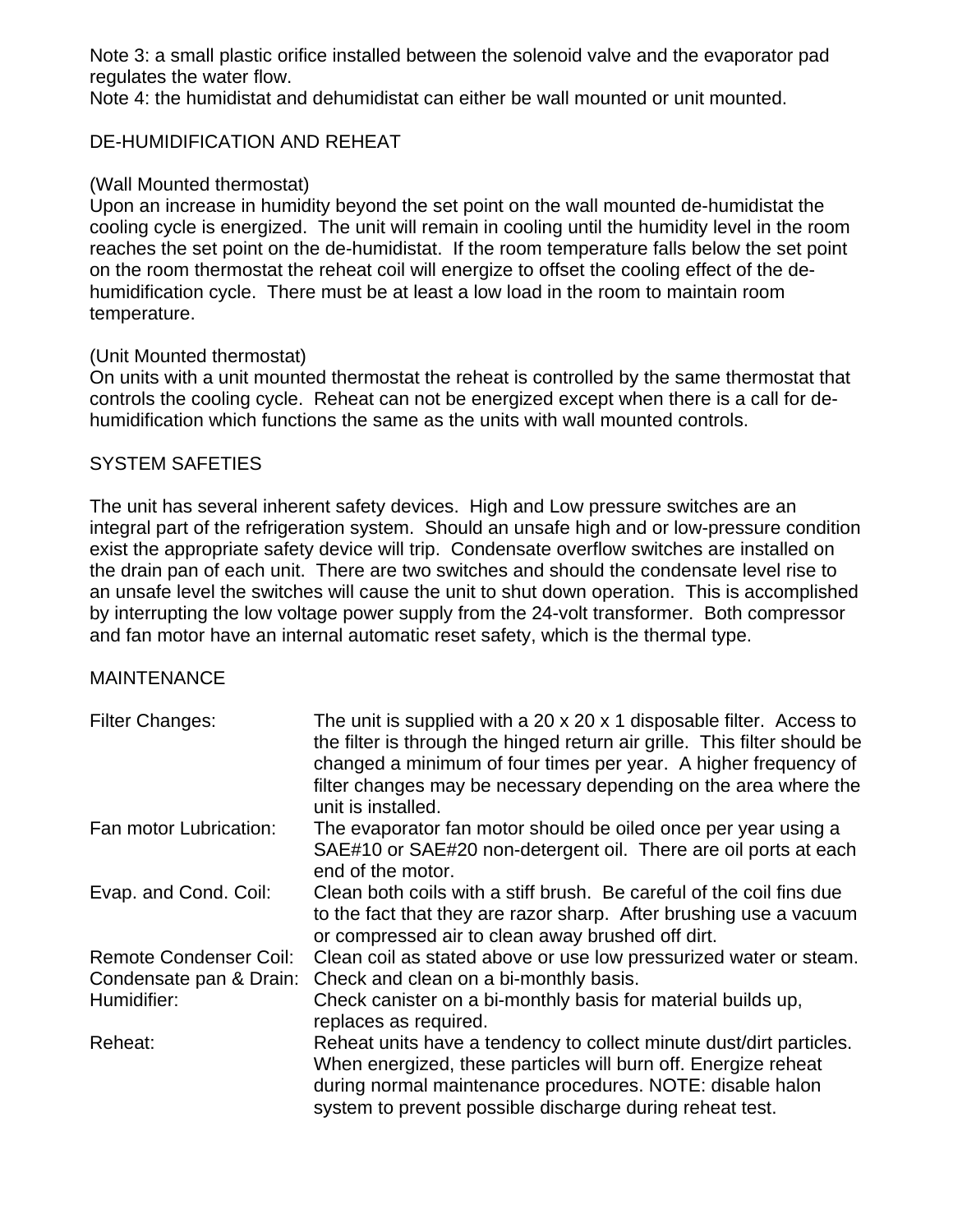### CHARGING PROCEDURE

Before charging, make sure that no air was allowed to enter the system. If pre charged tubing was not used evacuate the system completely and check for leaks. When charging the unit do not use liquid refrigerant in the suction side. Charge with vapor refrigerant only. A manual shut-off valve is provided between the receiver and expansion valve. By shutting off this valve charging the system can be accomplished faster. Be sure to open the valve when charging is completed.

Note: The low-ambient refrigerant control valve will bypass whenever the head pressure is lower than 220 psig. This is normal.

### AIR COOLED UNITS- REFRIGERANT LINE SIZING

|  | Unit tonnage Circuit Liquid Drain Line Hot Gas Line |               |
|--|-----------------------------------------------------|---------------|
|  | $\frac{1}{2}$                                       | $\frac{1}{2}$ |
|  | 5/8"                                                | 7/8"          |
|  | 5/8"                                                | 7/8"          |

- 1) Each circuit will have a liquid drain line and a hot gas line.
- 2) The liquid line is an n oversized liquid line that runs between the condenser and receiver (unit). Its size allows vapor in the receiver to return to the condenser against the flow of liquid refrigerant.
- 3) On horizontal runs the hot gas line should be pitched downward in the direction of flow  $\frac{1}{2}$ " for every ten feet (10 ft)
- 4) On vertical rises the hot gas line should be trapped every twenty feet (20 ft)
- 5) Refrigerant lines should be properly supported to avoid pulsation vibrations.
- 6) Avoid running refrigerant lines in areas where low noise levels are required.

### AIR COOLED UNITS – REFRIGERANT CHARGE

The tables below indicate the amount of refrigerant required per circuit to adequately operate the unit. Please note; if you are charging the unit in a warm ambient condition not all of the recommended charge is needed to operate the unit at that condition. However, all the recommended charge must be used in order for the equipment to operate properly the year round.

|  |  |  | 1) Basic Unit charges |
|--|--|--|-----------------------|
|--|--|--|-----------------------|

| Unit tonnage Circuits         | Charge per circuit (lbs) |
|-------------------------------|--------------------------|
|                               |                          |
|                               |                          |
|                               |                          |
| 0) Intercepcedian pine aborac |                          |

2) Interconnection pipe charge

For split-systems you need to consider the refrigerant charge being held in the interconnection piping (liquid drain line, hot gas line). The amount of charge held in the hot gas line is minimal. Therefore, we will consider only the liquid line for calculation purposes.

| Liquid line size copper tubing | Charge per circuit |
|--------------------------------|--------------------|
| $\frac{1}{2}$ " O.D.           | .7 OZ/10 ft        |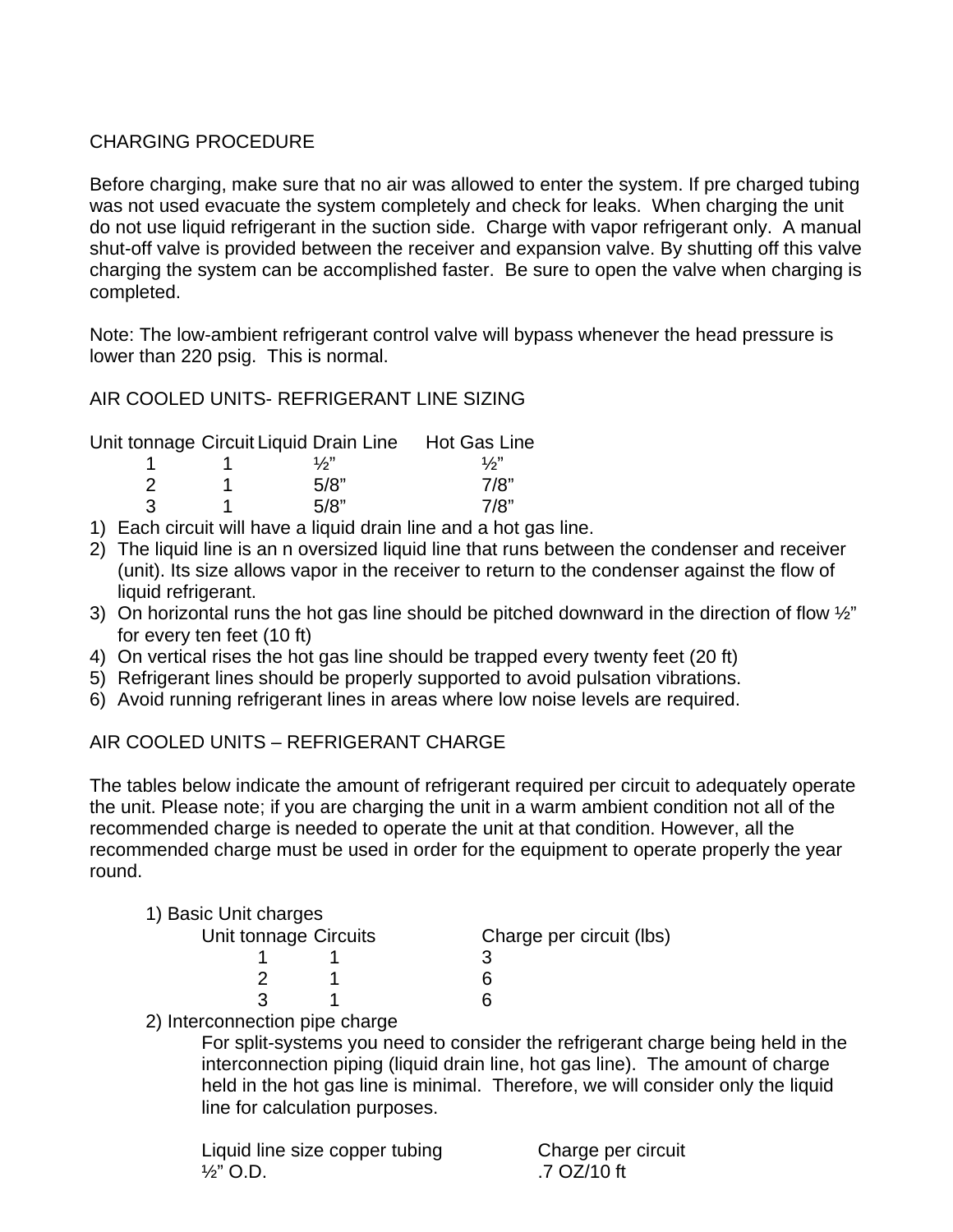| $5/8$ " O.D. | 1.2 lbs/10 ft |
|--------------|---------------|
| 7/8" O.D.    | 2.4 lbs/10 ft |

3) Total Charge

Add R410A charge to the system to compensate for the additional interconnecting tubing, as follows:

 If additional charge is needed, add this prior to releasing the factory charge into the low side. If less charge is needed, recover the excess R-410A during final charge adjustment. Use the factors below to determine the installed liquid line charge needed.

 $1/4$ " OD LIQUID LINE = .20 oz. per foot 5/16"OD LIQUID LINE = .36 oz. per foot  $3/8$ " OD LIQUID LINE = .55 oz. per foot  $1/2$ " OD LIQUID LINE = 1.07 oz. per foot

**IMPORTANT:** Use only refrigerant which is certified to meet ARI Standard 700. Used refrigerant may cause compressor damage, and will void the warranty. (Most portable machines cannot clean used refrigerant well enough to meet this ARI Standard.)

**NOTE:** R-410A refrigerant cylinders contain a dip tube which allows liquid refrigerant to flow with the cylinder in an upright position. R-410A refrigerant should be charged in the upright position with the liquid gradually metered into the unit.

**NOTE:** Installations may be made with up to 100 feet equivalent lengths by installing the recommended tube sizes and adding the necessary refrigerant, R410A. A maximum length of 150 feet of interconnection tubing is permitted if the following additional steps are taken: Install a suction line accumulator close to the condensing units. Add three ounces of refrigerant oil for each 10 feet of tubing over 100 feet. Oil specifications are: Ultra 22CC POE oil (Synthetic Polyol Ester oil)

### IMPORTANT

If your unit is equipped with a CANISTER HUMIDIFIER: The canister must be changed approximately one to two times per year. Please call 1-800-625-SKIL For parts and information. Please have your model number ready: For 208/230 volts, use model #102 For 460 volts, use model #104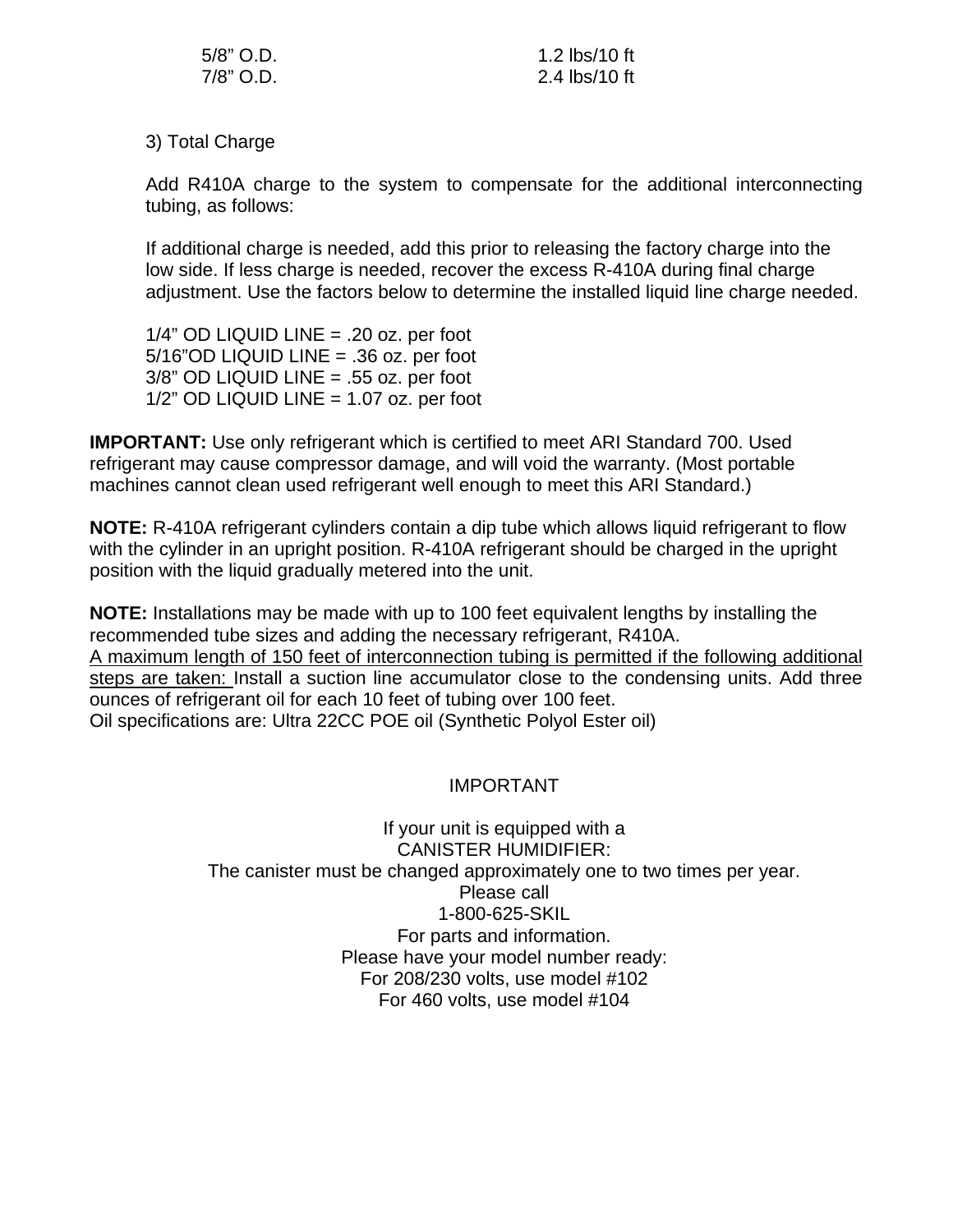### FU INFORMATION

Warning the manufacturer's warranty does not cover any damage or defect to the air conditioner caused by the attachment of use of any components, accessories or devices (other than those authorized by the manufacturer) into, onto or in conjunction with the air conditioner. You should be aware that the use of unauthorized components, accessories or devices may adversely affected the operation of the air conditioner and may also endanger life and property. The manufacturer disclaims any responsibility for such loss or injury resulting from the use of such unauthorized components, accessories or devices

#### **GENERAL**

The information contained in this manual has been prepared to assist in the proper installation, operation and maintenance of the air conditioning system. Improper installation, or installation not made in accordance with these instructions, can result in unsatisfactory operation and/or dangerous conditions, and can cause the related warranty not to apply.

Read this manual and any instructions packaged with separate equipment required to make up the system prior to installation. Retain this manual for future reference. To achieve unit design operation efficiency and capacity, the indoor cooling coils listed in the condensing unit specification sheet should be used.

### CHECKING PRODUCT RECEIVED

Upon receiving unit, inspect if for any shipping damage. Claims for damage, either apparent or concealed, should be filed immediately with the shipping company. Check condensing unit electrical characteristics and accessories to determine if they are correct. Check system components (evaporator coil, condensing unit, evaporator blower, etc. to make sure they are properly matched.

Remove shipping bracket under compressor if supplied. With the thermostat in the "Off" position, turn the power on to the furnace and the condensing unit. Before starting condensing unit allow 12 hours time to elapse, giving the crankcase heater (if provided) time to drive refrigerant from the compressor, thus preventing damage during start-up. Start the condensing unit and the furnace with the thermostat. Make sure the indoor air handler is operating.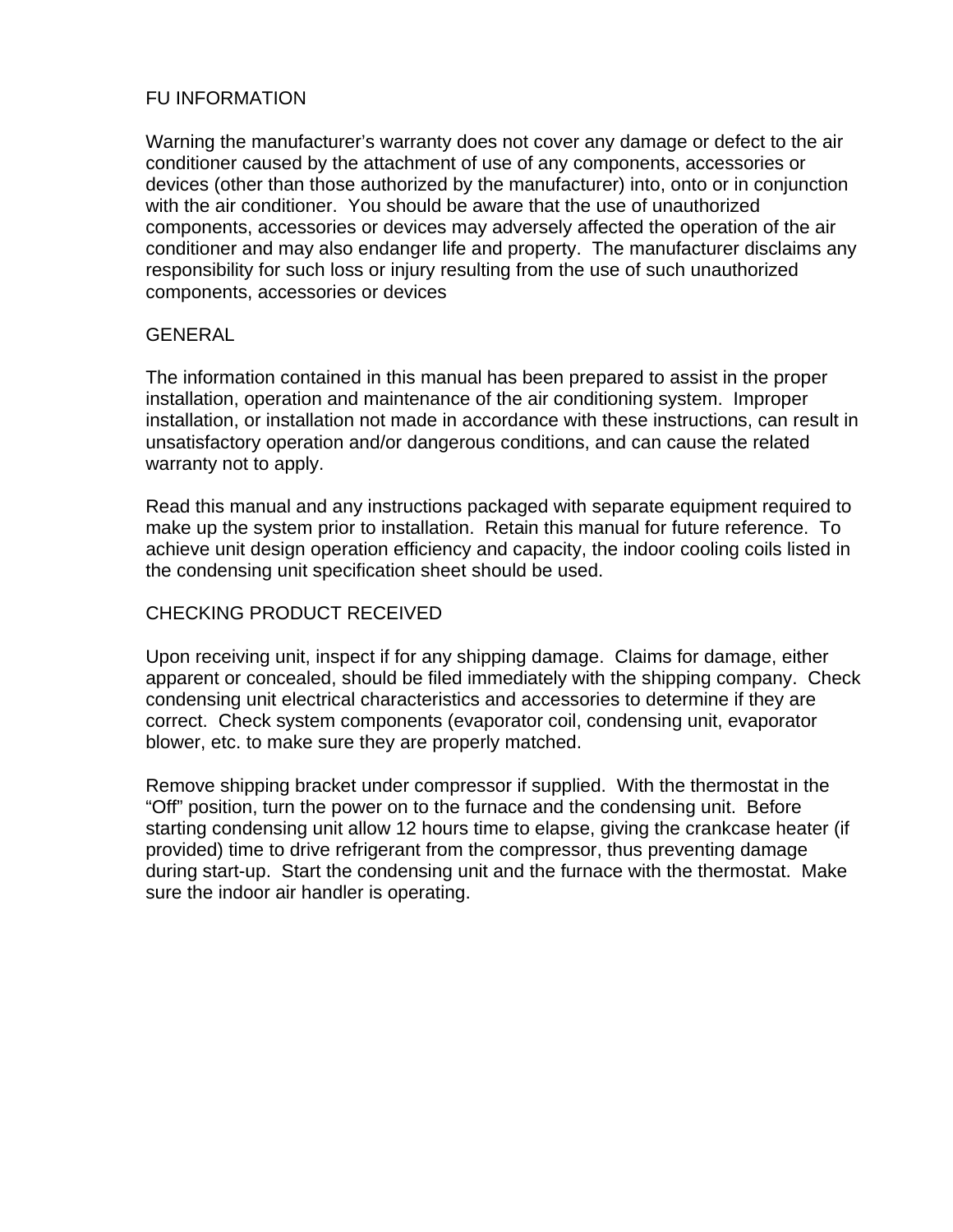

 $\sim$ 

 $\ddot{\phantom{a}}$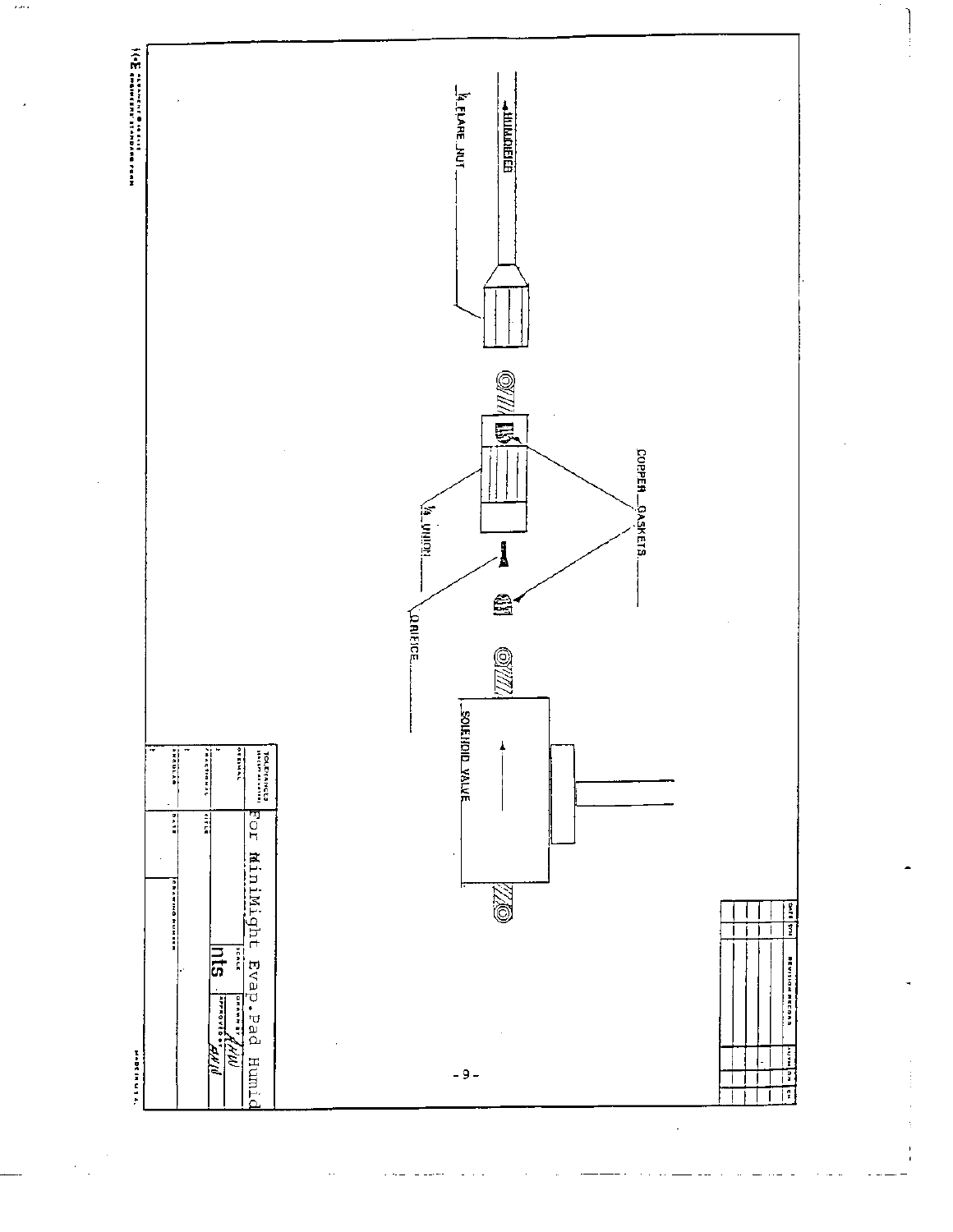# Quick-clip hanging system

Means fast, easy installation. No complicated hanging alignment or procedures necessary. Quick-clip mounts adjust easily for quick levelling.

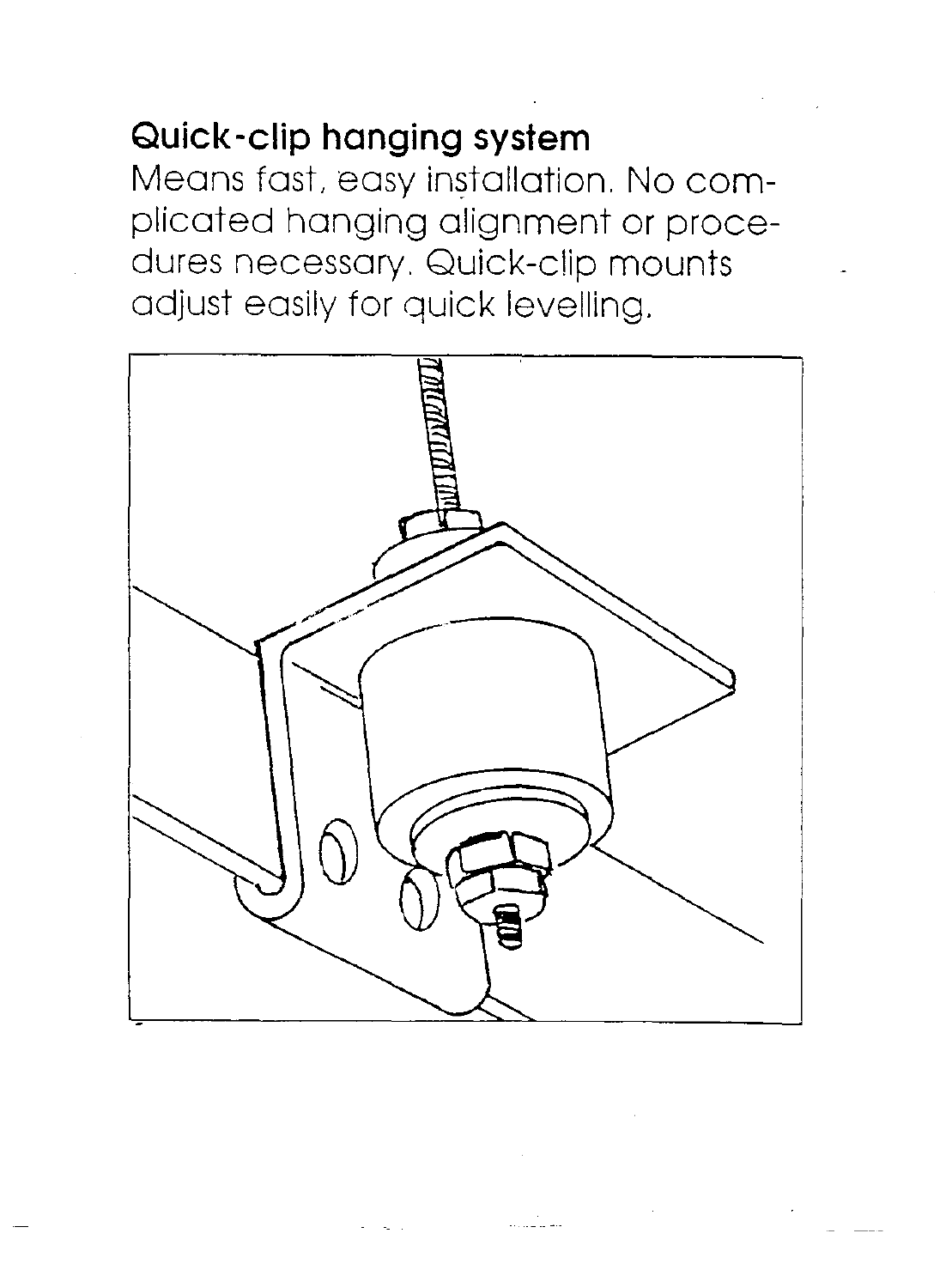



# **Hanging Brackets** (Qty 4 per unit)



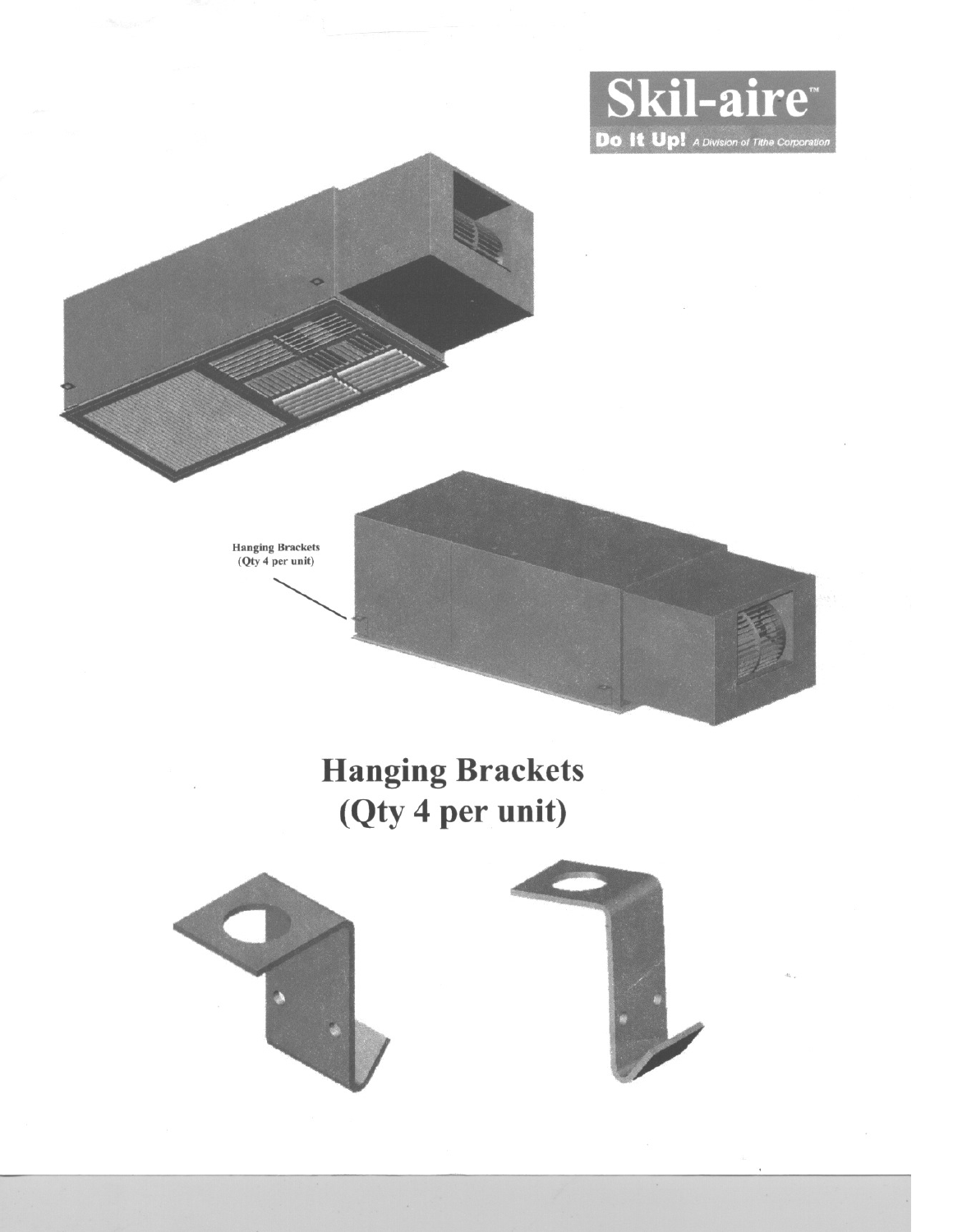# LINE SIZING CHART FOR INDOOR CONDENSING UNITS. (BU)

|                  | REFRIGERANT LINE LENGTH (FT) |                                                               |                     |               |            |      |                        |      |                             |      |       |       |
|------------------|------------------------------|---------------------------------------------------------------|---------------------|---------------|------------|------|------------------------|------|-----------------------------|------|-------|-------|
| COND. UNIT       | $0 - 24$                     | 175-99<br>25–49<br>125-149<br>50-74 <del>---</del><br>100-124 |                     |               |            |      |                        |      |                             |      |       |       |
| ¦(TONS)          |                              |                                                               |                     |               |            |      | LINE DIAMETER (IN, OD) |      |                             |      |       |       |
|                  | 'SUCT.                       | LIQ                                                           | ISUC'               |               | iLiQ İSUCT | ILIQ | <b>ISUCT</b>           |      | <b>JLIQISUCT.JLIQ.ISUCT</b> |      |       | ILIQ. |
| 1.5              | 5/8                          | 1/4                                                           | 3/4                 | 3/8           | 3/4        | 13/8 | 3/4                    | 13/8 | 3/4                         | 3/8  | 7/8   | 3/8   |
| 2                | 5/8                          | 1/4                                                           | 3/4                 | 3/8           | 3/4        | 13/8 | 7/8                    | 3/8  | 7/8                         | 3/8  | 7/8   | 13/8  |
| 2.5              | 3/4                          | 3/8                                                           | $3/4 -$             | 3/8           | 7/8        | 3/8  | 7/8                    | 3/8  | 7/8                         | 3/8  | 1 1/8 | 3/8   |
|                  | 3/4                          | 3/8                                                           | $3/4$ <sup>**</sup> | 13/8          | 7/8        | 13/8 | 1/8                    | 3/8  | 1/8                         | '3/8 | 1/8   | 3/8   |
| $3.\overline{5}$ | 3/4                          | 13/8                                                          | 7/8 –               | 13/3          | 1/8        | 13/8 | 1/8                    | 13/8 | 1/8                         | l3/8 | l /8  | 13/8  |
|                  | 7/3                          | 13/8                                                          |                     | $1/8$ $ 3/8 $ | 1/8        | 3/8  | 1/3                    | 13/8 | $\frac{3}{8}$               | 13/8 | 3/8   | 13/8  |
| ÷                | 7,8                          | 3/3                                                           |                     | $1/8$ 3/3     | 1/8:3/8    |      | $1/8$ $ 3/8$           |      | 3/8                         | ,3/8 | -3/8  | 3/8   |

\*7/8" Required for full ratings

\*\* 1.1/8" Required for full ratings

for line lengths greater than 75 feet or vertical lifts greater than 50 feet additional engineering consideration must be takenplease contact your local dealer.

| SYSTEM PERFORMANCE VS. SUCTION LINE SIZING |                     |          |                                        |      |      |         |     |
|--------------------------------------------|---------------------|----------|----------------------------------------|------|------|---------|-----|
|                                            | CAPACITY MULTIPIERS |          |                                        |      |      |         |     |
| COND, UNIT                                 | SUCT. LINE          |          | LENGITH OF TUBING , JUID (ION LINE) FT |      |      |         |     |
| (TONS).                                    | SIZE O.D            | 25,      | 501                                    | 75)  |      | 1001125 | 150 |
| 1.5                                        | 5/8                 | .98      | ∣96                                    | .94  | .92  | .90     | .88 |
|                                            | 3/4                 | 1.001.98 |                                        | .96  | .94  | .92     | .90 |
| 2                                          | 3/4                 | 1.001.98 |                                        | .96  | .94  | .92     | .90 |
|                                            | 7/8                 |          | 1.0111.00                              | .99  | .98  | .97     | .96 |
| 2.5                                        | 3/4                 | 99       | .97                                    | .95  | 93   | .91     | 89  |
|                                            | 7/8                 | 1.00     | 1.99                                   | .98  | 97   | .96     | .95 |
| 3                                          | 3/4                 | .98      | .96                                    | .94  | ⊦.92 | .90     | .88 |
|                                            | 7/8                 | .99      | .98                                    | .97  | .96  | 95      | 94  |
|                                            | 1 1/8               | 1.00     | .99                                    | .98  | .97  | .96     | .95 |
| 3.5                                        | 3/4                 | .97      | .95                                    | .S3  | .91  | .39     | .87 |
|                                            | 7/8                 | . 99     | 98.                                    | 97   | ! 96 | .95     | ,94 |
|                                            | 1/8                 | 1.001.99 |                                        | i.98 | i.97 | 96      | G5  |
| 4                                          | 3/4                 | .95      | .92                                    | .90  | .86  | .83     | .80 |
|                                            | 7/8                 | .98      | .96                                    | .94  | 92   | .90     | .88 |
|                                            | 1 1/8               | 1.001.98 |                                        | 96   | 94   | .92     | ,90 |
| 5                                          | 7/8                 | .98      | .96                                    | .94  | 91   | .89     | .87 |
|                                            | 1 1/8               | 1.00     | l 98                                   | 95   | 93   | 91,     | .89 |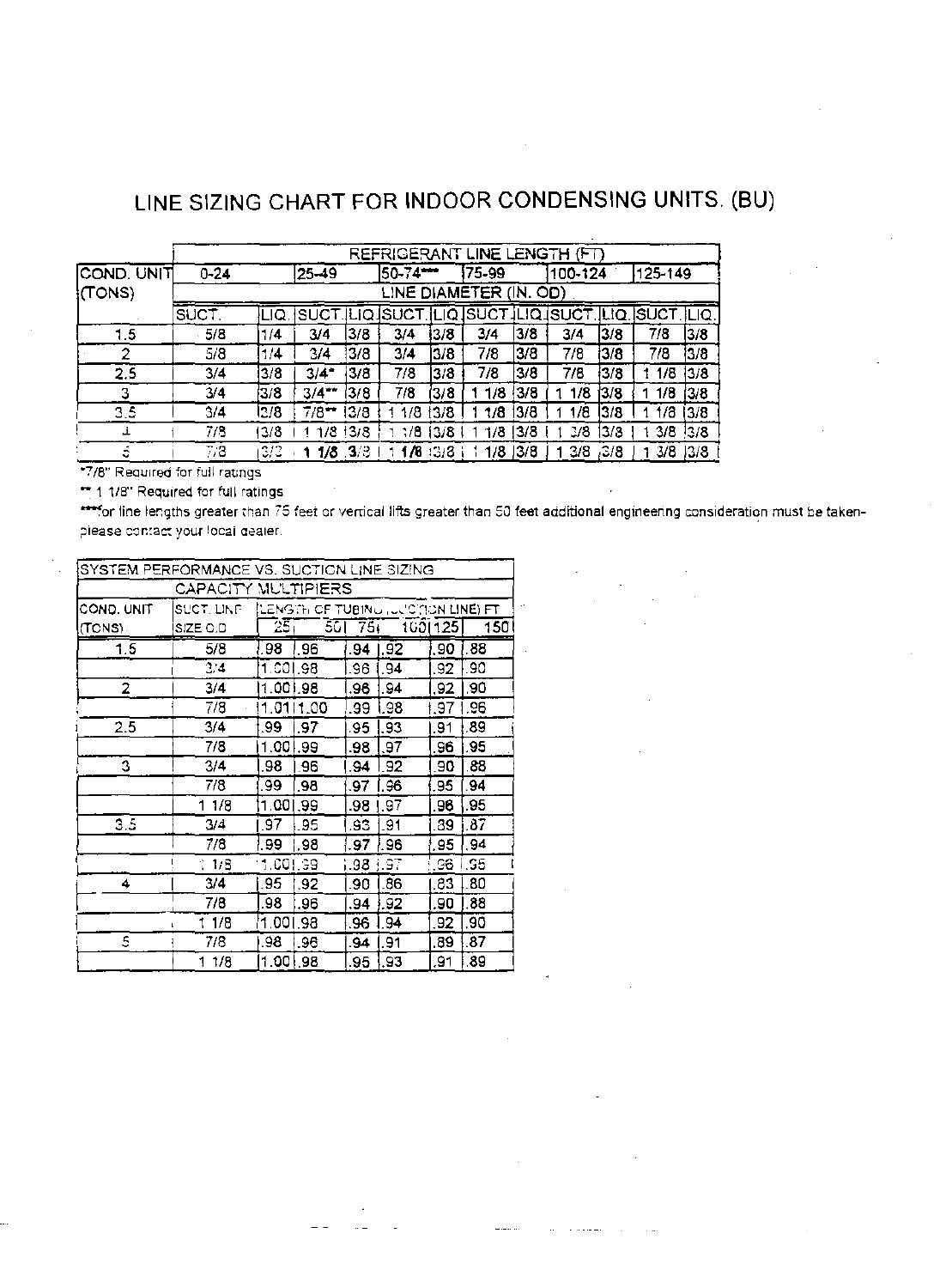# **Skil-Aire Terminal Connections Thermo-stat Equipped Units**

## Low/Signal Voltage (24VAC)

- 24VAC source  $\bf R$
- T 24VAC common
- G. Evaporator fan\*
- Cooling or  $(Y1)$  first stage of multistage cooling  $\mathbf{Y}$
- $\mathbf{Y2}$ Second stage cooling
- W. Heating, or  $(W1)$  first stages of multistage heating, or reheat for units with external humidifier/dehumidifier control
- $W2$ Second stage heating
- $W3$ Third stage heating
- $\mathbf{K}$ Emergency heat control
- $HC$ Humidifier (Humidity S-TAT)
- Humidifier (Humidity S-TAT) HO<sub>1</sub>
- $\mathbf{Z}$ System malfunction
- $CC$  $2$ JVAC common angulook to cemote condenser  $(T)$
- (CRI) 24VAC interlock to remote condensers  $CR$
- **CR2** 24VAC interlock to circuit #2 remote condensers
- **CR3** 24VAC interlock to circuit #3 remote condensers
- $\Omega$ Heat pump switch over heat priority
- B Heat pump switch over cool priority

### Power Voltage (115-480VAC)

- Line connections for single phase power. Check unit  $L1, L2$ specification for proper power requirements.
- $L1, L2, L3$ Line connections for 3 phase power. Check unit specifications for proper power requirements.

**GROUND LUG** Chassis ground connection

 $\ddagger$ Some units are supplied with a removable jumper (RtoG) for continuous evaporator fan operation. Remove jumper to control fan externally. Jumper should be left in place for any units utilizing humidification or dehumidification.

 $\mathbf{L}$  and the contract of  $\mathbf{L}$  and  $\mathbf{L}$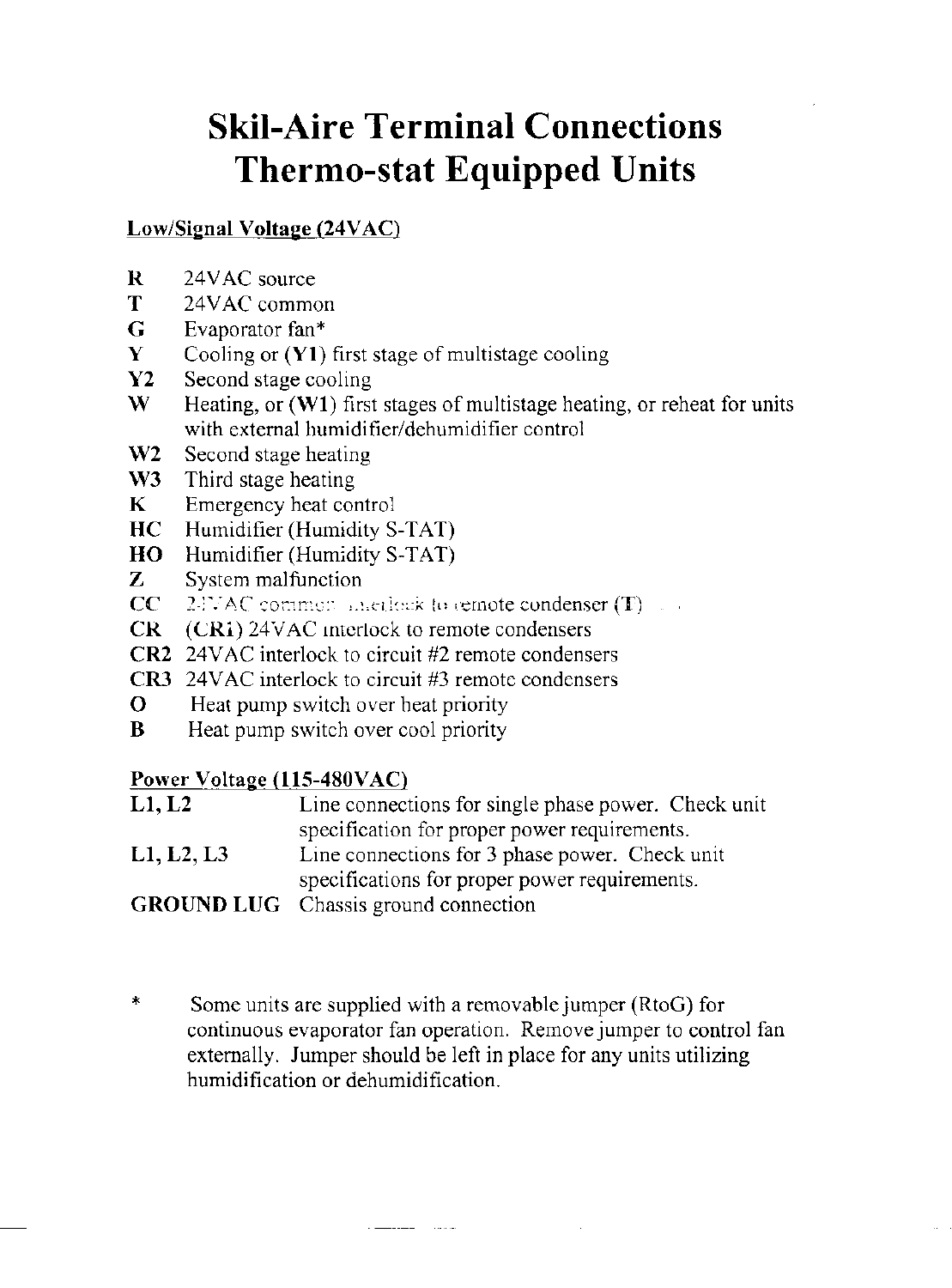# **Start-Up Checklist**

## Before Starting Unit...

Mechanical:

- a Check all unit mounting points and fasteners
- a. Check all ductwork connections to and from unit
- a Confirm all dampers and registers open
- o Confirm condensate piping and P-trap in place, sloped down to drain location or connection
- o Check condensate pump operation (if installed)
- **d** Check belt tension(s)
- a Check refrigerant line connections in split systems
- o Open water valves and check for leaks in water cooled systems and systems with humidifiers

Electrical:

- a Confirm correct voltage of power source
- a Confirm unit(s) have a proper ground connection
- a Confirm fuses or circuit breakers are of correct size
- a Confirm wiring is of adequate size for system specifications
- a Confirm all connections made tightly and correctly
- a. Check duct mounted devices (electric heat, smoke detectors, sensors, etc.) installed properly

Upon Start-Up, check the following:

- o Direction of blower rotation
- □ Compressor operation with gauges attached (if scroll compressor used, check rotation)
- a Air and water flow for obstructions, malfunctions or leaks
- a Total system amperage draw. Compare to unit specifications
- a Test in all modes: fan only, cooling, heating, humidification if equipped, etc.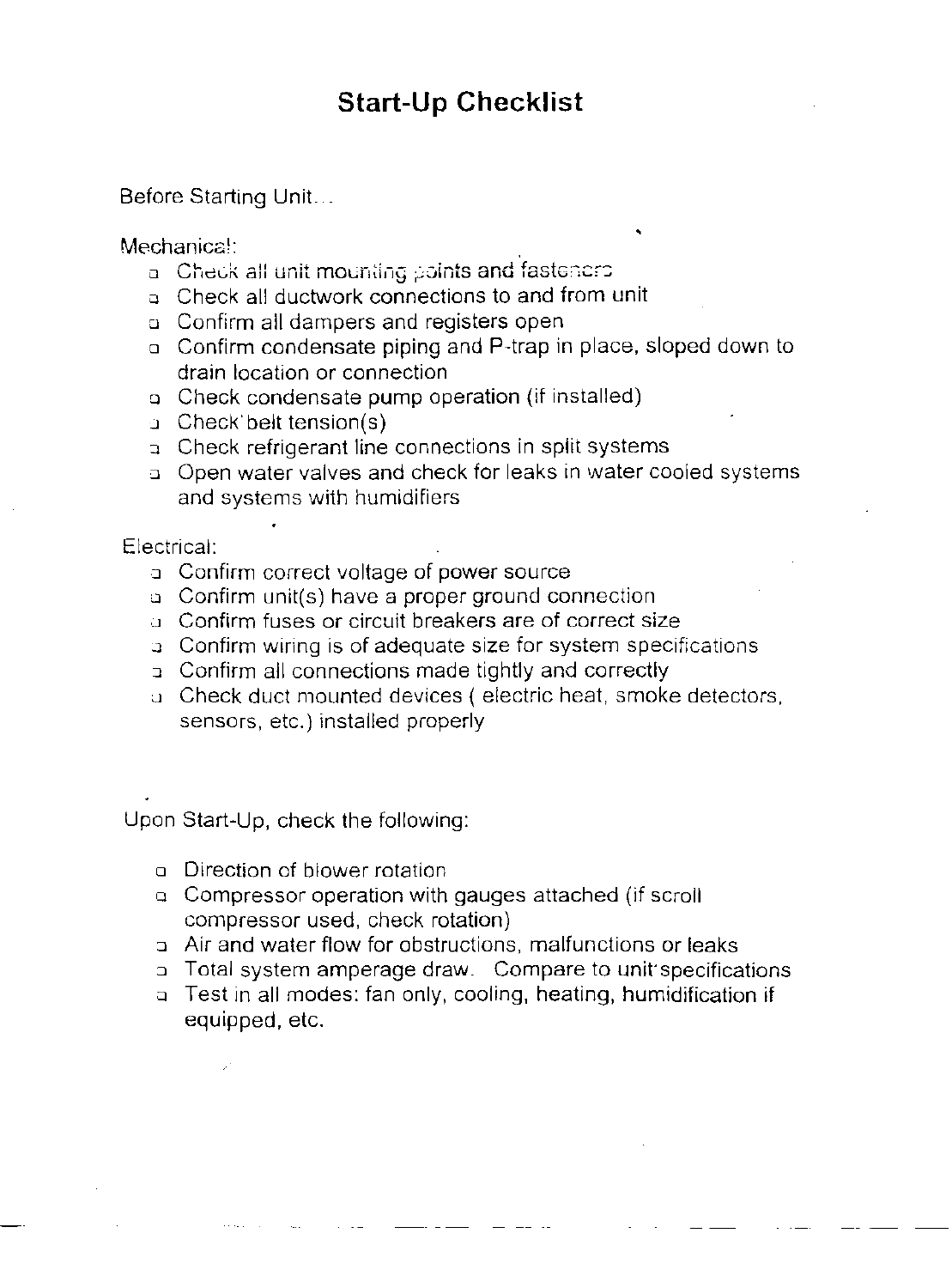

Mini-Might BU Unit Operating and Maintenance Instructions

### INSTALLATION INSTRUCTIONS TO THE INSTALLER

- A.) Hanging the unit.
- B.)
- 1) Remove ceiling tile where unit is to be located and remove any adjacent tiles that would be helpful in handling the unit while positioning it in the ceiling.
- 2) Secure suitable type material (such as slotted angle) in place. The material should be capable of supporting the weight of the unit. Now attach all thread rods (3/8" field supplied) to angle. The rods should have double nuts. See diagram #1 for spacing of rods to ensure they will line up with hanger when unit is raised into the ceiling.
- 3) Next drill holes for hanger positioning screws. Hangers' positions are marked on the sides of the units. Do not mount hangers to the unit at this time. Note: if it is possible to remover one of the 4' T bar section from the ceiling, then the hangers can be mounted prior to lifting unit into ceiling.
- 4) Now raise unit into the ceiling. The use of a high jack is recommended, once unit is above the ceiling attach mounting brackets to unit and then attach all thread rods to hangers. Once all thread rods are attached to hangers raise unit several inches above the ceiling to allow placement of the grille into the ceiling grid. After grille is in place lower unit just far enough for the frame to form an airtight seal with the foam backing on the grille. The unit is now ready for electrical wiring or water piping.

### C) Electrical

All field wiring should be done by a qualified electrician and should meet all local codes. Knockouts for the unit power, control wiring, and condenser fan are located in the top of the unit directly above the control section. A wiring harness for the remote condenser fan is supplied with the unit. The end of the harness with the stacons is attached to the control section of the unit. Connect the stacons to spade terminal on the main contact on the load side.

### D) Condensate

A ¾" mpt fitting is supplied on each side of the unit. Cap the fitting that will not be used.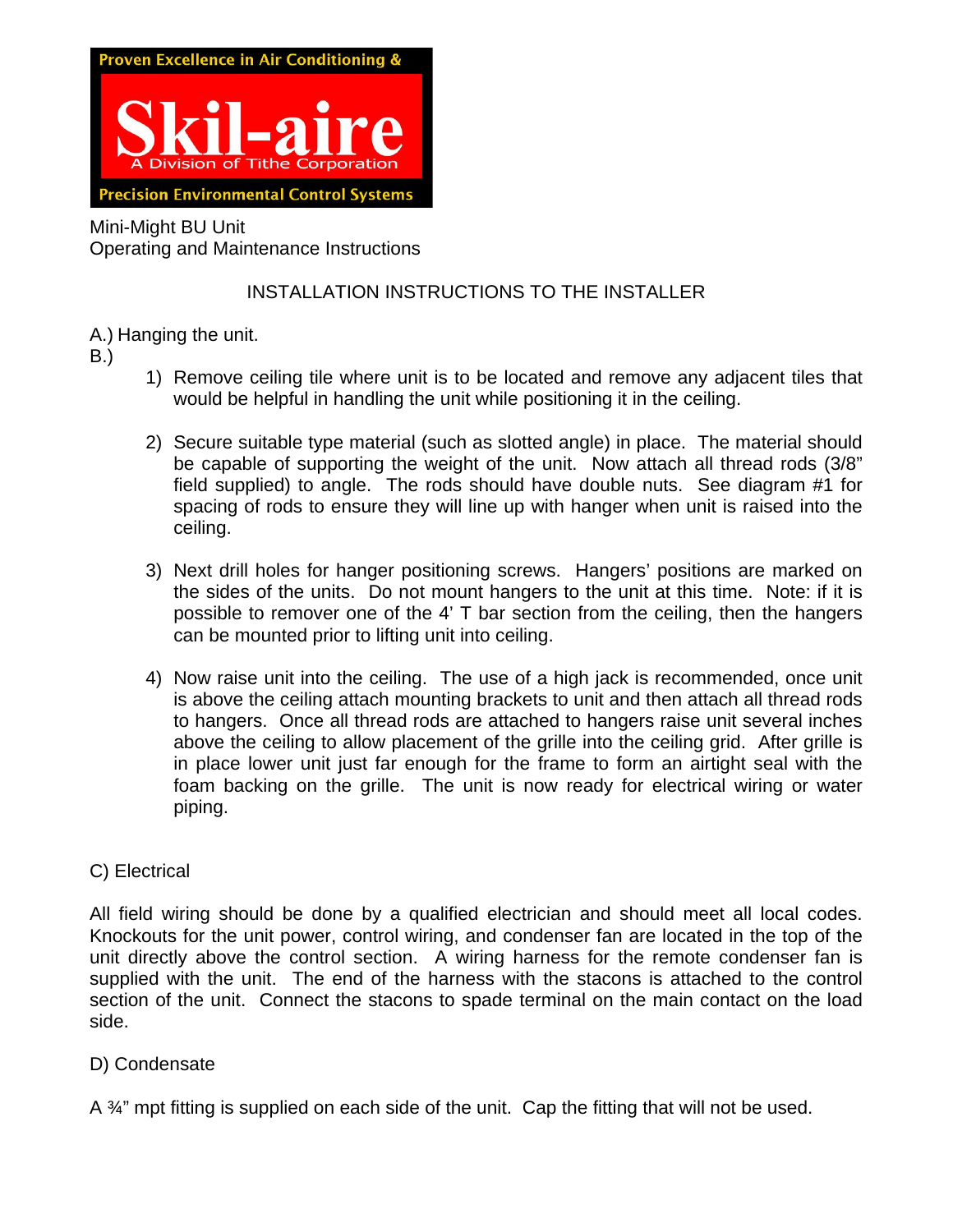### E) Motor Speed

All 2 and 3 ton units are shipped with three speed motors. Changing the motor leads in the evaporator section of the unit may change the motor speed. Access to leads is through the access door on the control panel side of the unit. Leads will either be color coded of number coded.

On units with color-coded leads the colors represent the following speeds: On units with number coded leads the Number represents the following speeds

| <b>YELLOW</b> | $=$ | <b>COMMON</b>       | $=$ |    |
|---------------|-----|---------------------|-----|----|
| <b>RFD</b>    |     | <b>LOW SPEED</b>    |     |    |
| <b>BLUE</b>   | $=$ | <b>MEDIUM SPEED</b> | $=$ | ંર |
| <b>BLACK</b>  | $=$ | <b>HIGH SPEED</b>   | $=$ |    |

To change the speed of the unit first disconnect power to the unit. Disconnect speed now in used and cap this lead with suitable device. Reconnect lead from fan relay to speed desired.

Note 1: On units that have both humidifier and reheat the auxiliary relay is omitted and a jumper is installed between terminals (R) and (G).

Note 2: 140 degrees domestic hot water should be supplied to humidifier in order to satisfy rated capacity.

Note 3: a small plastic orifice installed between the solenoid valve and the evaporator pad regulates the water flow.

Note 4: the humidistat and dehumidistat can either be wall mounted or unit mounted.

### SYSTEM SAFETIES

The unit has several inherent safety devices. High and Low pressure switches are an integral part of the refrigeration system. Should an unsafe high and or low-pressure condition exist the appropriate safety device will trip. Condensate overflow switches are installed on the drain pan of each unit. There are two switches and should the condensate level rise to an unsafe level the switches will cause the unit to shut down operation. This is accomplished by interrupting the low voltage power supply from the 24-volt transformer. Both compressor and fan motor have an internal automatic reset safety, which is the thermal type.

### **MAINTENANCE**

| Fan motor Lubrication: | The condenser fan motor should be oiled once per year using a<br>SAE#10 or SAE#20 non-detergent oil. There are oil ports at each<br>end of the motor.                                     |
|------------------------|-------------------------------------------------------------------------------------------------------------------------------------------------------------------------------------------|
| Condenser Coil:        | Clean coil with a stiff brush. Be careful of the coil fins due to the<br>fact that they are razor sharp. After brushing use a vacuum or<br>compressed air to clean away brushed off dirt. |
|                        | Remote Condenser Coil: Clean coil as stated above or use low pressurized water or steam.                                                                                                  |
|                        | Condensate pan & Drain: Check and clean on a bi-monthly basis.                                                                                                                            |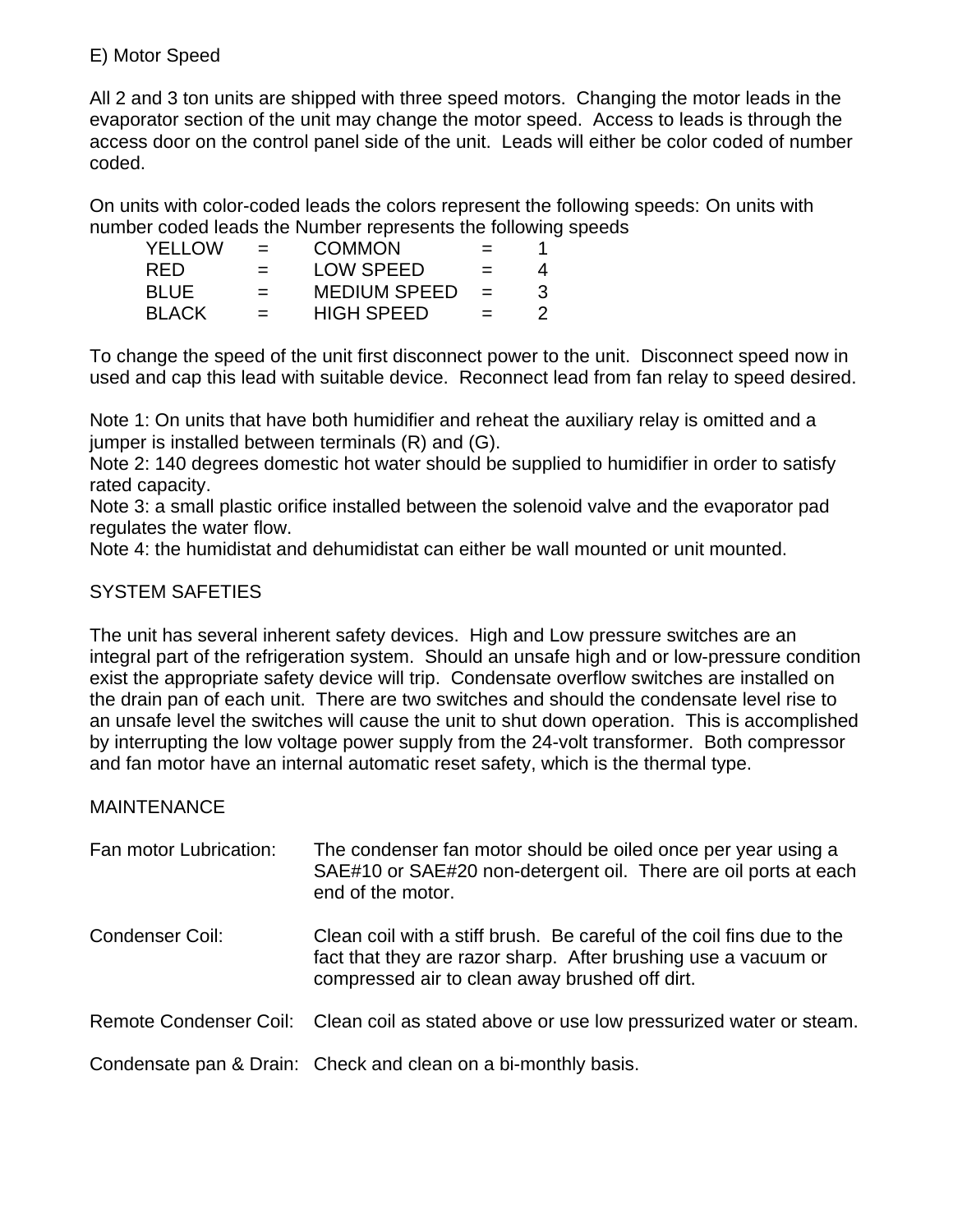### CHARGING PROCEDURE

Before charging make sure that no air was allowed to enter the system. If pre charged tubing was not used evacuate the system completely and check for leaks. When charging the unit do not use liquid refrigerant in the suction side. Charge with vapor refrigerant only. A manual shut-off valve is provided between the receiver and expansion valve. By shutting off this valve charging the system can be accomplished faster. Be sure to open the valve when charging is completed.

Note: The low-ambient refrigerant control valve will bypass whenever the head pressure is lower than 220 psig. This is normal.

AIR COOLED UNITS- REFRIGERANT LINE SIZING

Unit tonnage Circuit Liquid Drain Line Hot Gas Line

| __ | $\frac{1}{2}$ | $\frac{1}{2}$ |
|----|---------------|---------------|
|    | 5/8"          | 7/8"          |
| 3  | 5/8"          | 7/8"          |

- 1) Each circuit will have a liquid drain line and a hot gas line.
- 2) The liquid line is an n oversized liquid line that runs between the condenser and receiver (unit). Its size allows vapor in the receiver to return to the condenser against the flow of liquid refrigerant.
- 3) On horizontal runs the hot gas line should be pitched downward in the direction of flow  $\frac{1}{2}$ " for every ten feet (10 ft)
- 4) On vertical rises the hot gas line should be trapped every twenty feet (20 ft)
- 5) Refrigerant lines should be properly supported to avoid pulsation vibrations.
- 6) Avoid running refrigerant lines in areas where low noise levels are required.

### AIR COOLED UNITS – REFRIGERANT CHARGE

The tables below indicate the amount of refrigerant required per circuit to adequately operate the unit. Please note; if you are charging the unit in a warm ambient condition not all of the recommended charge is needed to operate the unit at that condition. However, all the recommended charge must be used in order for the equipment to operate properly the year round.

| 1) Basic Unit charges |  |                          |
|-----------------------|--|--------------------------|
| Unit tonnage Circuits |  | Charge per circuit (lbs) |
|                       |  |                          |
|                       |  |                          |
|                       |  |                          |

2) Interconnection pipe charge

For split-systems you need to consider the refrigerant charge being held in the interconnection piping (liquid drain line, hot gas line). The amount of charge held in the hot gas line is minimal. Therefore, we will consider only the liquid line for calculation purposes.

| Liquid line size copper tubing | Charge per circuit            |
|--------------------------------|-------------------------------|
| $\frac{1}{2}$ " O.D.           | .7 $\text{lbs}/10 \text{ ft}$ |
| $5/8"$ O.D.                    | 1.2 lbs/10 ft                 |
| $7/8"$ O.D.                    | 2.4 lbs/10 ft                 |